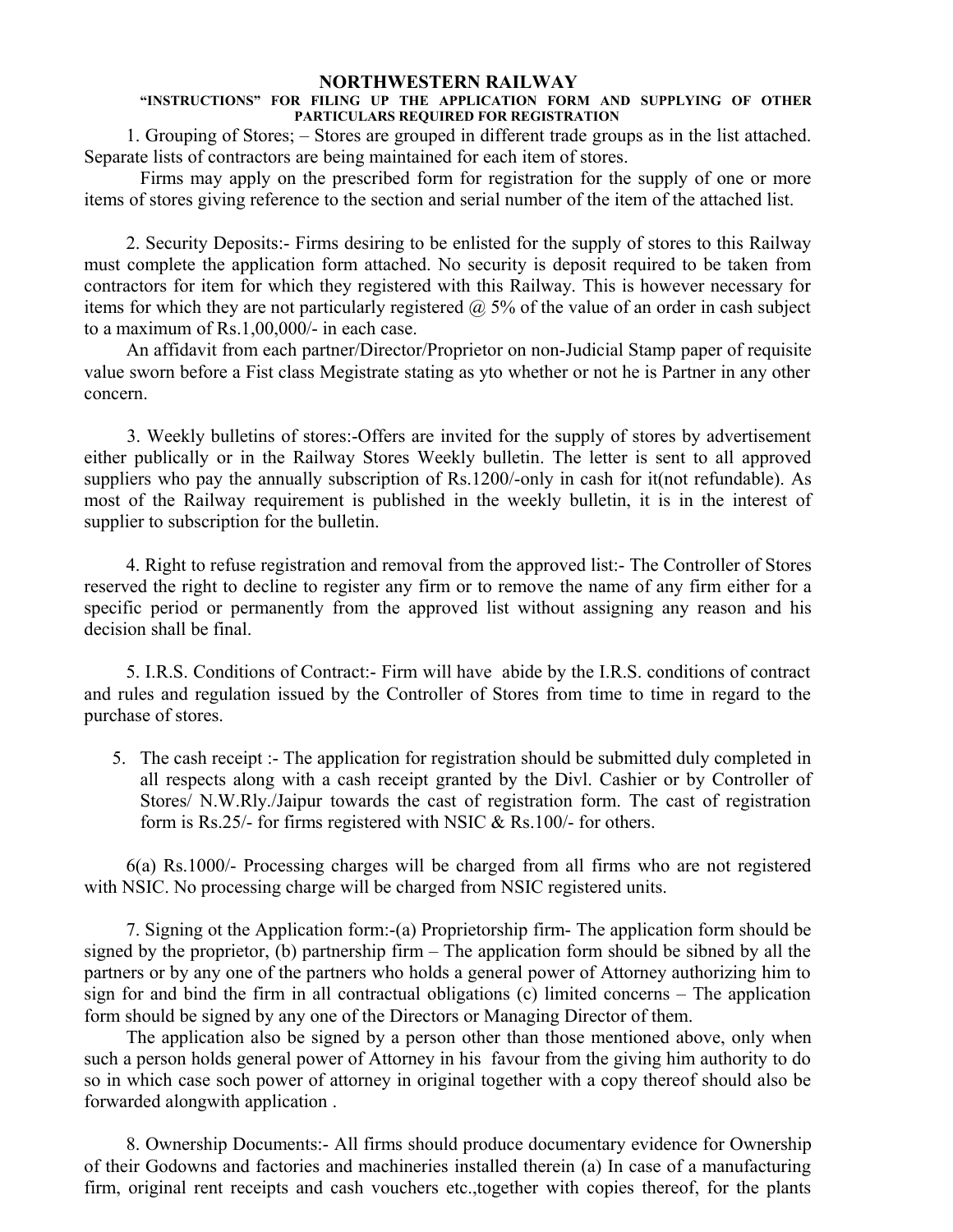machineries installed in the factory should be forwarded. (b) In case stockists, rent receipts ,for their godowns together with proof of ownership of the stock, with the copies of the documents should be furnished .

Alternately an affidavit sworn before the First class Magistrate to the effect that plant, machinery , building etc. are owned by the applicant firms may be forwarded .

9. Income tax clearance certificate:- Current income tax clearance certificate bearing the seal and dated signature of the income tax officer concerned , should invariably accompany the application .

The income tax clearance certificate should show the details of the income assessed tax demanded and paid for the previous four years.

10. Other documents to be forwarded :- In case of a Limited company a copy of memorandum and articles of association and certificate of incorporation , and in case of a partnership concern copy of the entry in form ' A' from the registrar of firms concerned should accompany the application ,in addition to this ,list of sitting Directors in case of a limited concern and a certified copy of the partnership deed in case of a partnership concern should be submitted

11. Registration of branches :- In case where the firms desire registration of their branches in addition to their Head office, they should forward a declaration to the effect that the Branch managers are competent to bind the firm in all contractual obligations and that the Head 0ffice will be responsible for the commitment of their branch Managers and for the satisfactory execution of the contracts placed on the office will be responsible for the commitment of their branch Managers and for the satisfactory execution of the contract placed on them.

12. Annual report /Balance sheets, Profit & Loss Statements:- One copy each of the following should be furnished .

(i) Last annual report (ii) profit & loss account and balance sheet for and at the end of the last year (iii) A Statement showing the result of operation and financial position of the firm during the proceeding three years in the proforma given below .

| S.No.          | Sales                                 | <u>Year ending</u> | <u>Year ending</u> | <u>Year ending</u> |
|----------------|---------------------------------------|--------------------|--------------------|--------------------|
|                | <b>Sales</b>                          |                    |                    |                    |
| $\overline{2}$ | Gross profit                          |                    |                    |                    |
| 3              | Depreciation                          |                    |                    |                    |
| $\overline{4}$ | Pertax Profit                         |                    |                    |                    |
| 5              | <b>Taxation</b>                       |                    |                    |                    |
| 6              | Net after Tax                         |                    |                    |                    |
| 7              | Percentage of net profit on sales     |                    |                    |                    |
| 8              | Divident declared                     |                    |                    |                    |
| 9              | Net block                             |                    |                    |                    |
| 10             | capital $-I$ – Employed               |                    |                    |                    |
| 11             | Reserves                              |                    |                    |                    |
| 12             | Percentage profit on capital employed |                    |                    |                    |
|                |                                       |                    |                    |                    |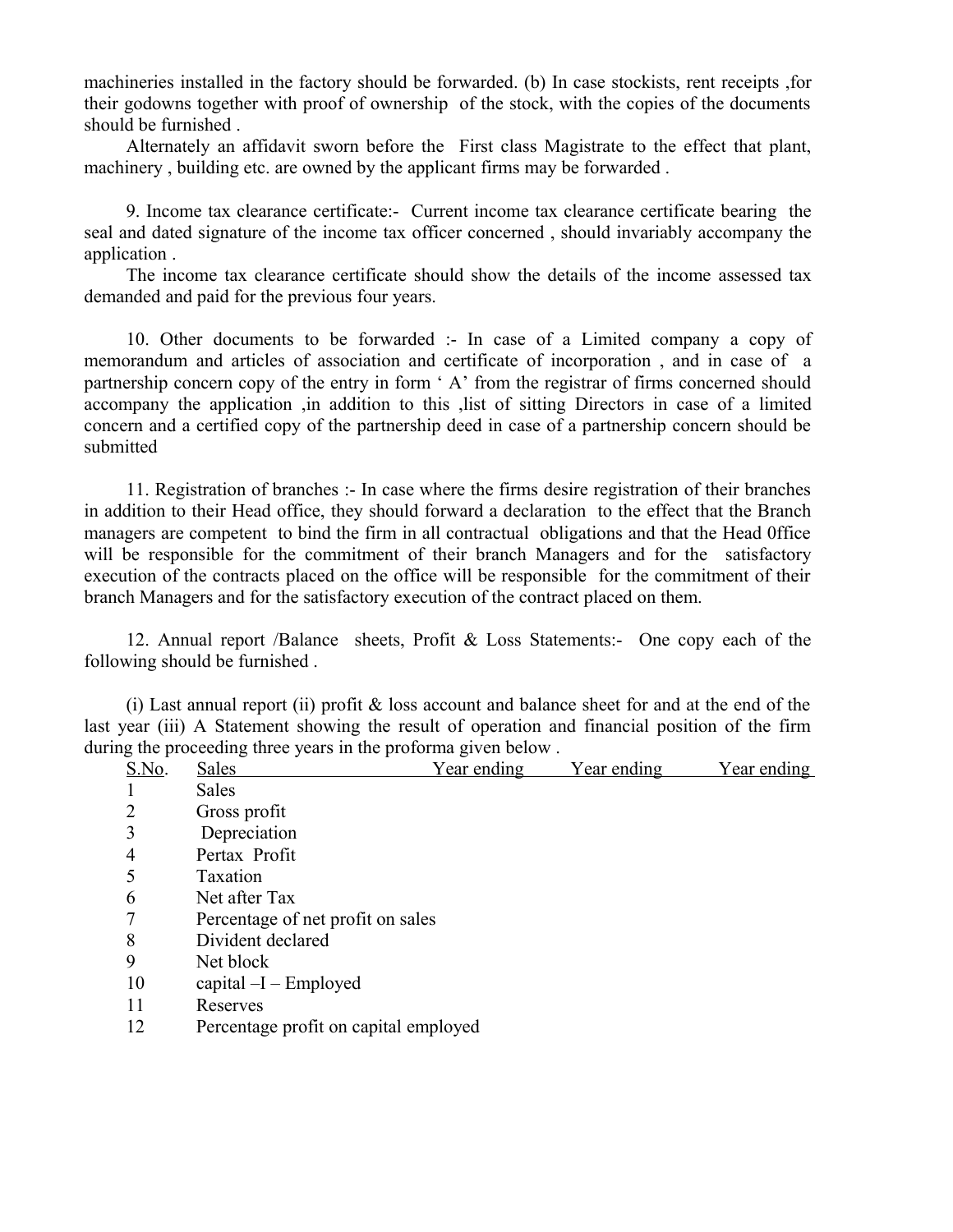Issued to M/s…………………………………………………………………………………. Receipt No……………………………………………………………….Dt………………... Price Rs.100/- and in case of NSIC Rs.25/- (not refundable) **For Controller of Stores North western, Railway Serial No……………… FORM OF APPLICATION FOR USE OF FIRMS IN INDIA FOR ENLISTMENT AS APPROVED CONTRACTORS TO RAILWAY N.B.-** Complete and definite answers to question must be given, other wise,the application is liable to be ignored . 1. Name of firm /company whether private / public / Government /non- Government …………………………………………………………………… Address of Head Office <br>  $\cdots$  Telephone No. Telegraphic Address …………………………………………………………………………………. **Address of Branches (a)** i. Proprietor (s) Name and address…………………………………………………………………………………………… ii. Full details of other under taking owned / controlled by the proprietor(s) ……………………………………………………………………………………………. (b) i Partners Name address and percentage of shares held……………………………………………………………………. ii Connection between the undertaking and other (s) if any e.g. partners and common on have share(percentage) in any other undertaking(s) with name (s) and address(s) and their registration nos. with concerned Railways for the various groups of stores………………………………………………………………………………………………. © i Managing director /whole – time Director /Manager name and address……………………………………………………………………………………………… ii Is it a subsidiary of Indian company /foreign company with particulars of the parent/ holding company ? ……………………………………………………………. iii Board of Directors ( Name & Address)………………………………………………………………………………….. iv Other companies , if any , in India which are subsidiaries of the parent company name and full particulars ……………………………………………………………………… v In which other companies the directors have financial interest or are represented on the Board ( s) of these other companies with name and address (s) and full particulars about the registration Nos . with concerned Railways for various groups of stores …………………………………………………………………………………………….. Stores manufactured /handled with details of specification to which these are manufactured /stocked by you as well as by your subsidiaries mentioned above ………………………………………………………………………………….. 2**.** Item or Items of stores giving reference to trade group code no. of the attached list for which enlistment is desired............................................................................................................................................................................. 3. Is your firm incorporated under the companies Law or any other Law of India ? If not , who are the partners / proprietors (please the name and addresses )……………………………………………………………………………. (b) Is your firm registered under the Indian Factories Act., 1948 ?.......................................................................................... 4. Does your firm come under the scope of the Industries (Development & Regulation ) Act,  $1951$  & if so, the No. and date of registration of licence held under the Act…………………………………………………………………… 5. If the firm is registered under th e Indian companies Act, 1 of 1956,state:-…………………………………………………………………………………………………………. (a) The name in which it is registered  $\ldots$   $\ldots$   $\ldots$   $\ldots$   $\ldots$   $\ldots$   $\ldots$   $\ldots$   $\ldots$   $\ldots$   $\ldots$   $\ldots$   $\ldots$   $\ldots$   $\ldots$   $\ldots$   $\ldots$   $\ldots$   $\ldots$   $\ldots$   $\ldots$   $\ldots$   $\ldots$   $\ldots$   $\ldots$   $\ldots$   $\ldots$   $\ldots$   $\ldots$   $\ldots$   $\$  (b) The Registrar with whom it is registered and his place ……………………………………………………………….. © The date of registration and the number of registration certificate…………………………………………………….. (d) Subscribed capital …………………………………………………………………………………………...……….. 6. If the firms registered under the Indian Partnership Act.1932 or Any other Act requiring the registration of firm/partnership:- (a) The name and /or style in which it is registered............................................................................................................. **(b)** The place of the Registration of firm with whom registered.......................................................................................... **(c)** The date of such registration and the number and date of registration certificate............................................................... **(d)** The name and addresses of all the partners and the extent of their shares........................................................................... **(e)** Whether under the partnership deed any one partner has been authorized to sign, and bind the firm in all contractual obligations including power to refer cases for arbitration. Arbitration , If, not whether a separate power of Attorney exists in favour of particular partner to perform such function . In the latter case a copy duly attested by a Notory Public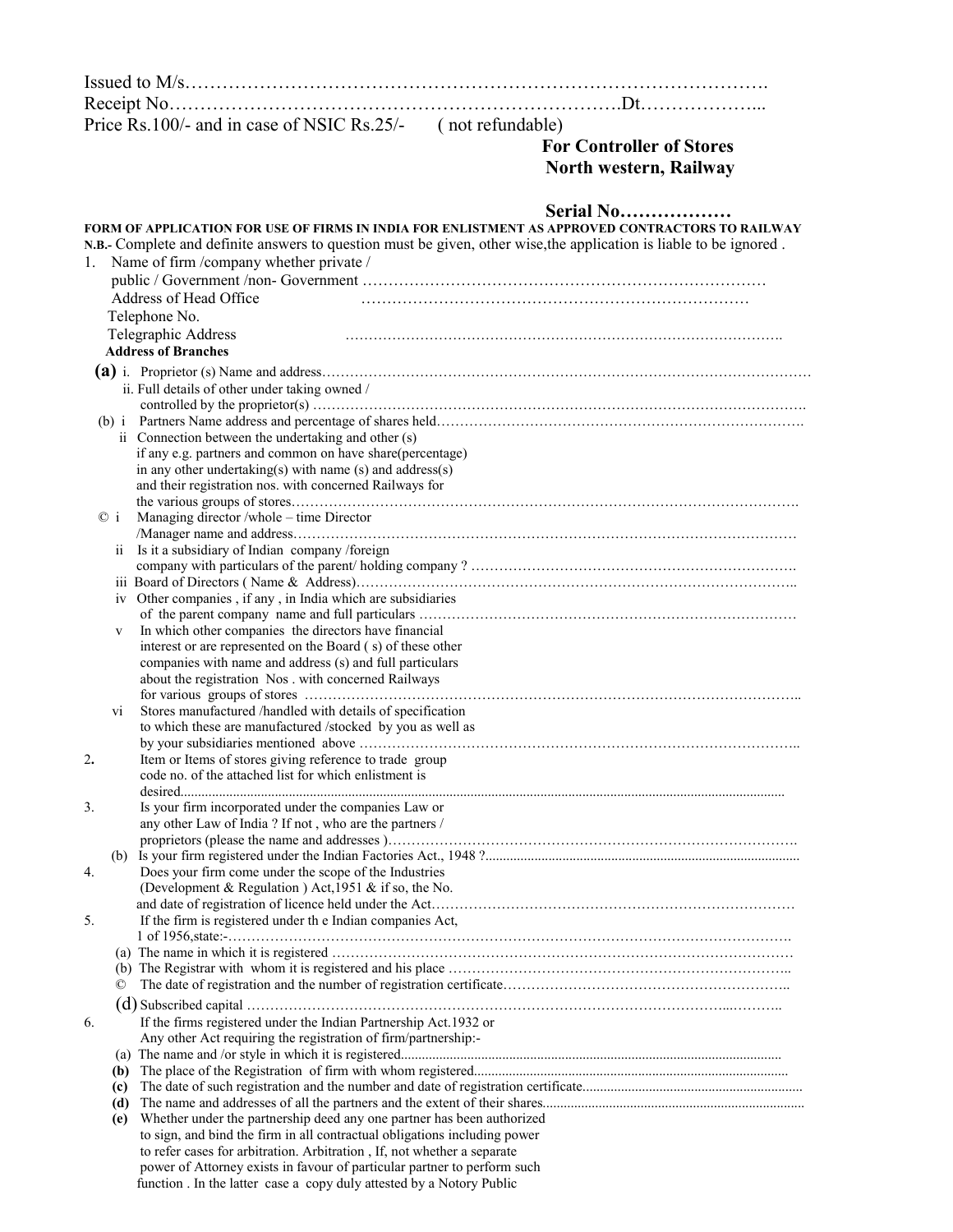| 7.             |                   | If any other cases;-<br>The Name(s) and addresses of the proprietor and $/$ or all the partners<br>And the nature and extent of their interest in the Joint Business (in the<br>Cases of a Joint Hindu Family firm, give this information regarding all                                   |  |
|----------------|-------------------|-------------------------------------------------------------------------------------------------------------------------------------------------------------------------------------------------------------------------------------------------------------------------------------------|--|
| 8.             |                   | The Income Tax circle/ward/district in which the concern and each of<br>Itsproprietor(s)partner(s) is/are assessed to income- tax and the G.I.R.                                                                                                                                          |  |
| 9              | (a)               | If you're a manutacturer:-<br>Location of manutacturing Works/Factory/Factories owned by you                                                                                                                                                                                              |  |
|                |                   | (b) Brief description of the Factory e.g. area covered accommodation,                                                                                                                                                                                                                     |  |
|                | $^{\circ}$        | Whether the firm comes under the scope of industries Development<br>&Regulation Act 1661 and if so, the No. & date of registration, of                                                                                                                                                    |  |
|                | (d)               | Details of plant and machinery erected and functioning each department                                                                                                                                                                                                                    |  |
|                |                   | (e) Whether the process of manufacturer in the factory is carried out with the                                                                                                                                                                                                            |  |
|                | (f)               | Details of stores or class of stores for which the factory as equipped                                                                                                                                                                                                                    |  |
|                | (g)               | Details of arrangements for quality control or products such as                                                                                                                                                                                                                           |  |
|                |                   | (h) Whether stores were tested to any standard specification,                                                                                                                                                                                                                             |  |
|                | (1)               | In case you do not own the factory but utilize the factory of some<br>Other firm for the manufacture/fabrication of the stores for which<br>You apply for registration, on lease or other basis, you should furnish<br>put at your disposal for the manufacture/lubrication of the stores |  |
|                | (i)               | In case of firm who are accredited agents of any manufacture, they are<br>Requested to furnish an attested copy of their Agency Agreement with<br>Manufactures concerned. Here indicate the name of the firm whose                                                                        |  |
| 10             | (a)<br>(b)<br>(c) | If you are accredited agents of any manufactures give.<br>Name and address of manufactures.<br>Articles for which you have agencies<br>Stocks carried by you.                                                                                                                             |  |
| 11             | (a)               |                                                                                                                                                                                                                                                                                           |  |
|                | (b)<br>(c)<br>(d) |                                                                                                                                                                                                                                                                                           |  |
| 12<br>13<br>14 |                   | State particulars with value (Approximate) and date of any contract<br>(of considerable magnitude) executed in the past twelve months by                                                                                                                                                  |  |
| 15             |                   | Recognized Cottage Industries and Small Scale Industries Unit should<br>submit a Certificate form the Regional Director of the Unit in support                                                                                                                                            |  |
| 16             |                   | Are you on the approved list of Director General Suppliers and<br>Disposals, and if so give details of items for which enlisted and                                                                                                                                                       |  |
| 17             |                   | If you were on the approved list of any other Railway give registration                                                                                                                                                                                                                   |  |
| 18<br>19       |                   |                                                                                                                                                                                                                                                                                           |  |
| 20             |                   | Do you pay income tax if so, income-tax clearance certificate                                                                                                                                                                                                                             |  |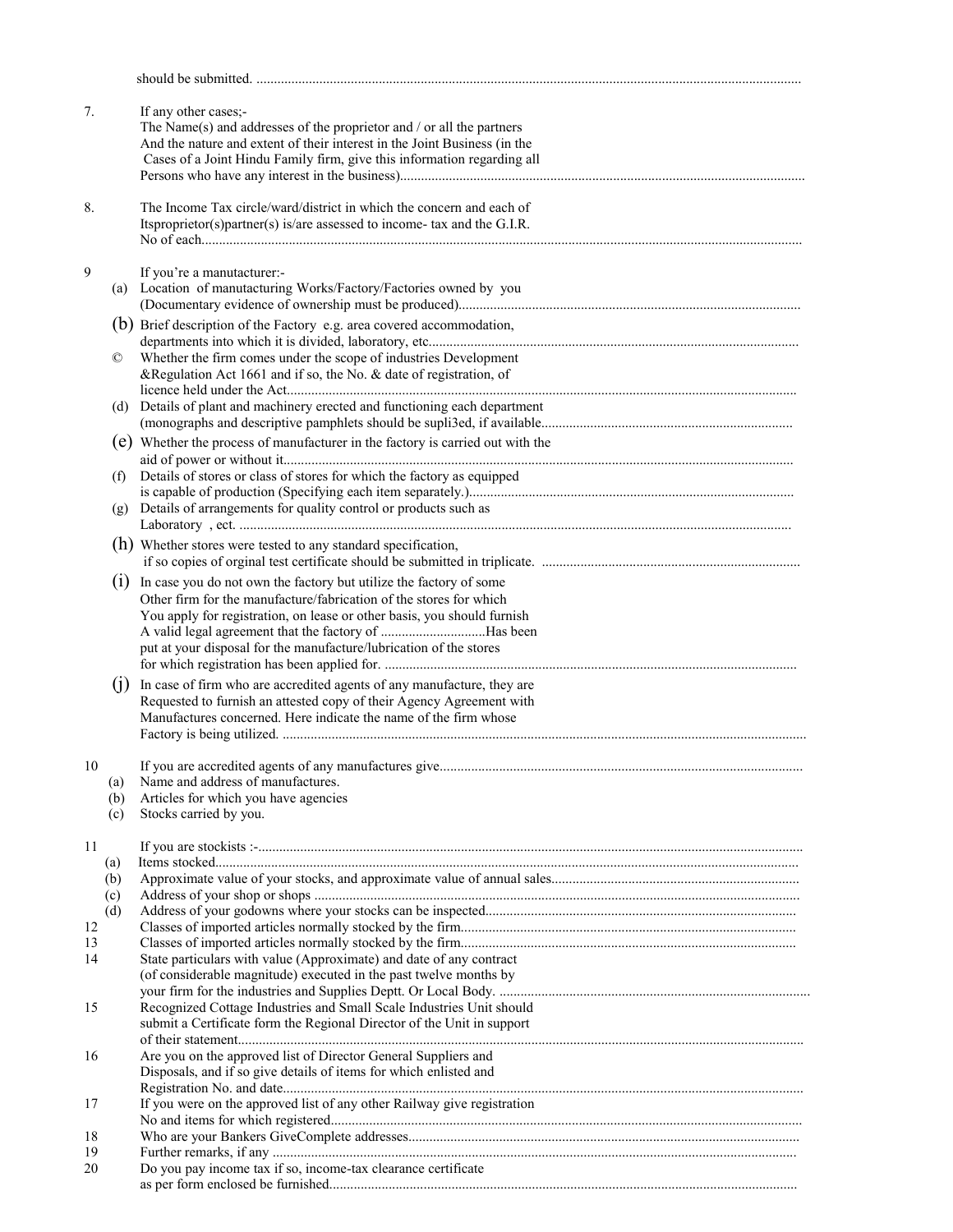I/We .................................................................................................................................................do hereby declare that the entries made in this application form are true to the best of my /our knowledge and also that we shal l be bound by you acts of my/our duly the constituted attorney.

Mr...........................................................................................................................................................................................

Who has signed this application and of any other person who in future may be appointed by me/us in his stead to carry on the Business of the concern whether an intimation of such changes is given to the Railway or not.

I/We do hereby confirm that I/We have read the conditions governing Railway contracts as amended from time to time and would abide by these conditions in all respects.

### Signature of Partners, Proprietors or Managers etc.

All subsequent changes in the constitution of working of a firm, affecting the accuracy of the answers now given should be promptly communicated to the Railway.

Signature ........................................................

Place

Application form (Proprietor, Partner, Manager etc.)

Dated--------------------2007

LIST OF DOCUMENTS/CONDITIONS REQUIRED FOR REGISTRATION

- 1 a) How is your concerm / factory registered with the Government ? (Limited / Pvt. / Partnership / Proprietary concern)
	- b) What is the validity of the currant registration?

## 2 **For manufacturing Units** :-

a) Do you own your factory including plant and machinery ? If not what is the source of manufacture ?

## 3 **In case of Stockiest / Suppliers** :-

- a) It is advised by you that you are the authorized dealer of reputed manufacturers for the items you deal in. If
	- so please name them & submit documents of authorization.
- b) Please give the address of your godown where you keep your stocks and also state whether you are having the ownership of the same or is it rented by any agreement.
- c) Please give the value of your stocks in the godown in present.
- 4 State the item you deal in for which the registration is requested. Indicate the orders executed for requested Trade Group-wise.
- 5 Please State if you are registered with the following organizations.
	- a) NSIC
	- b) DGS&D
	- c) RAILWAYS
	- d) Central Government Organizations.
		- Enclosed documents to establish registration and also give validity of the Registration.
- 6 Please submit the profit & loss accounts and balance sheet duly certified by the C.A. of the past three years.
- 7 Please furnish the details of the high value supply orders. (over Rs. 60,000/. Individually)which you have satisfactorily executed with Railways or other agencies (Central Govt., State Govt. or Pvt.) during the last two years to indicate in general the items you deal in indicating original D.P. vis-à-vis orginal date of delivery.
- 8 Please furnish the name of the sister concern / allied concerms also state whether these are already Registered with this

Railways. Attach documents in support of above.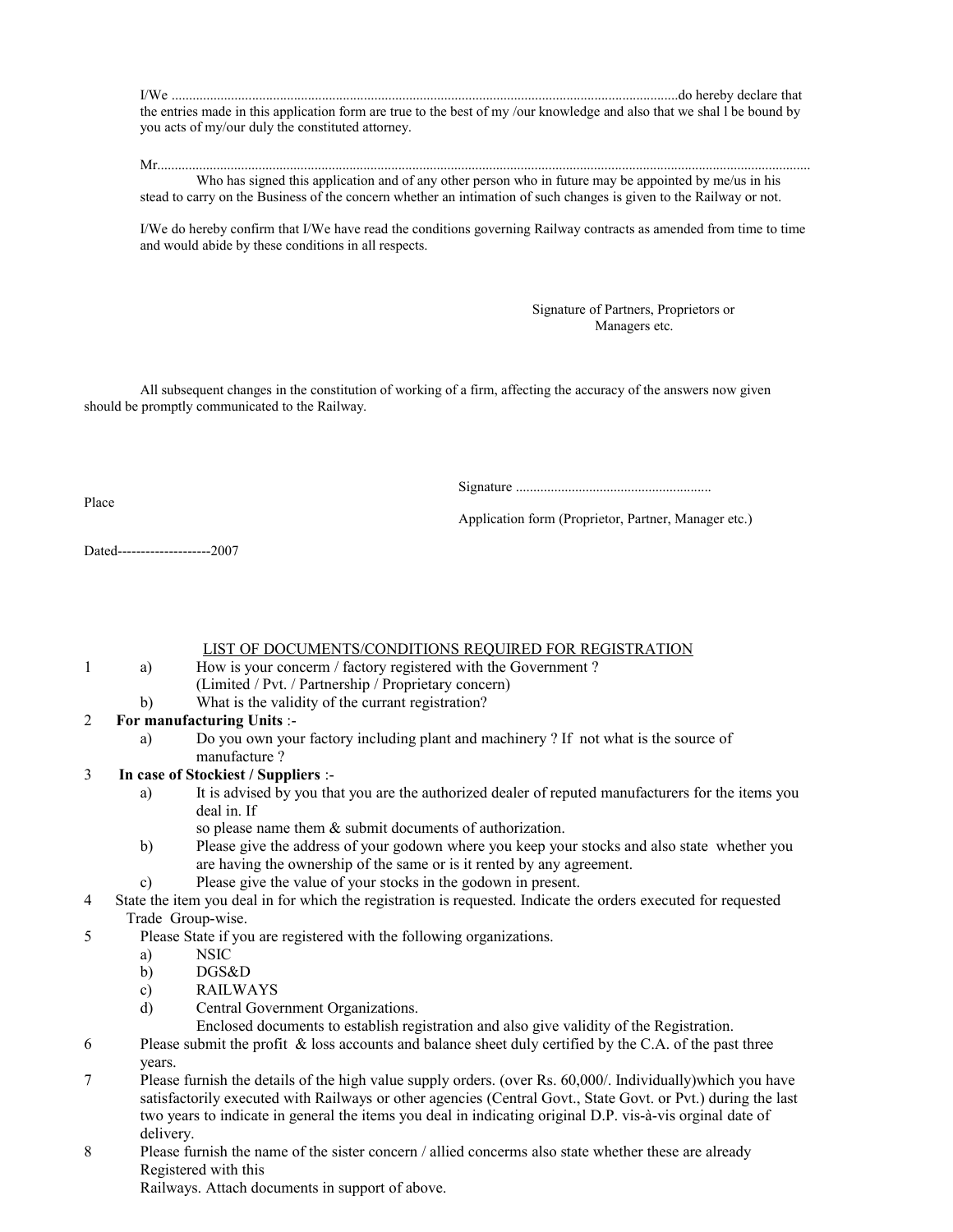- a) State the amount paid as Income tax in the name of your company for the past 3 years.
	- b) What is the validity of the current ITCC ? (Enclose ITCC)
	- c) Submit the Sales Tax Registration Certificate / CST Registration Certificate (Enclose certificate)
- Registration of stockiest dealers will be considered only if their annual turn over sales is above Rs.25 lakhs.
- If you are a manufacturer, kindly submit an affidavit on stamp paper duly signed by Notary first class Executive Magistrate for plant and machinery and their values should be incorporated there in.
- Stockiest shall submit affidavit on stamp paper duly signed by Notary first class Executive Magistrate for stock and their value of stock should be recorded there in.
- Submit partnership deed duly attested by Gazette officer.
- Submit a copy of entry 'A' form issued by Registrar of firms concerned.
- Submit Memorandum and Articles of association latest Annual Report.
- Submit list of Directors.
- Please submit latest balance sheet / profit and loss accounts certificated by Chartered Accountant or notary for the last three years.
- Confirm the full address of Bankers with Account Number.
- Please fill up financial status of your firm (form page) for the preceding three years as per clause 12(3) of application
	- form and return the same.
- Application should be signed by all partners/proprietors/director.
- Please submit General Power of Attorney on the name of competent authority.
- Please submit shop establishment certificate, if any.
- Please confirm you agree with payment terms, which shall be 100% payment against R note or 95% against inspection certificate and receipted challan signed by a Gazetted Officer of consignee. Balance 5% would be on receipt and acceptance of material by consignee. For machinery arid plant payment terms would be 90% instead of 95% and balance 10% on installation and commissioning and against Performance Bank Guarantee.
- Please confirm that while giving offer you shall clearly indicate specific rate of excise duty, packing and forwarding charges, etc. In case vague duties and taxes the offer will be loaded at maximum rate. If specific freight, packing and forwarding charges are not quoted than this element would be treated as NIL.
- Please confirm that you will agree for Electronic Payment whenever it is introduced by Railways.
- Please confirm that you agree with IRS conditions of contract and you shall not ask for any deviation form IRS conditions in individual tenders.

# **DETAIL OF MAJOR VENDER TRADE GROUPS**

## Major groups No.

- Metal processing groups
- Conversion/ Miscellaneous process groups.
- Items peculiar to steam locos.
- Items peculiar to diesel locos.
- Items peculiar to vehicale and chasis of diesel locos.
- Items peculiar to electric locos and EMUs.
- Items peculiar to coaching stock and wagons.
- Cables, conductors, transmission materials.
- General Electrical fittings
- Electrical measuring instruments, appliances and components
- Cells of all types. Lighting items ot special nature and electrical amenities for passengers.
- Electric sub station, transmission and distribution equipments.
- Electric machinery and parts.
- Telegraph and telephone equipments.
- Wireless equipments including electronic components and spares for communication.
- Mechanical signaling and interlocking equipments not covered by other groups.
- Electrical signaling and interlocking equipments
- 60 Permanent way and bridge work..
- Building materials and sanitary wares.
- Pipes and pipe fittings
- Plant and machinery including complete units
- Road motors, auto trucks, material handling equipments and spares.
- 70 Abrasives.
- Brushes, brush ware, baskets, and bamboo products.
- Tools , accessories, components and instruments .
- Hardware items , fasteners.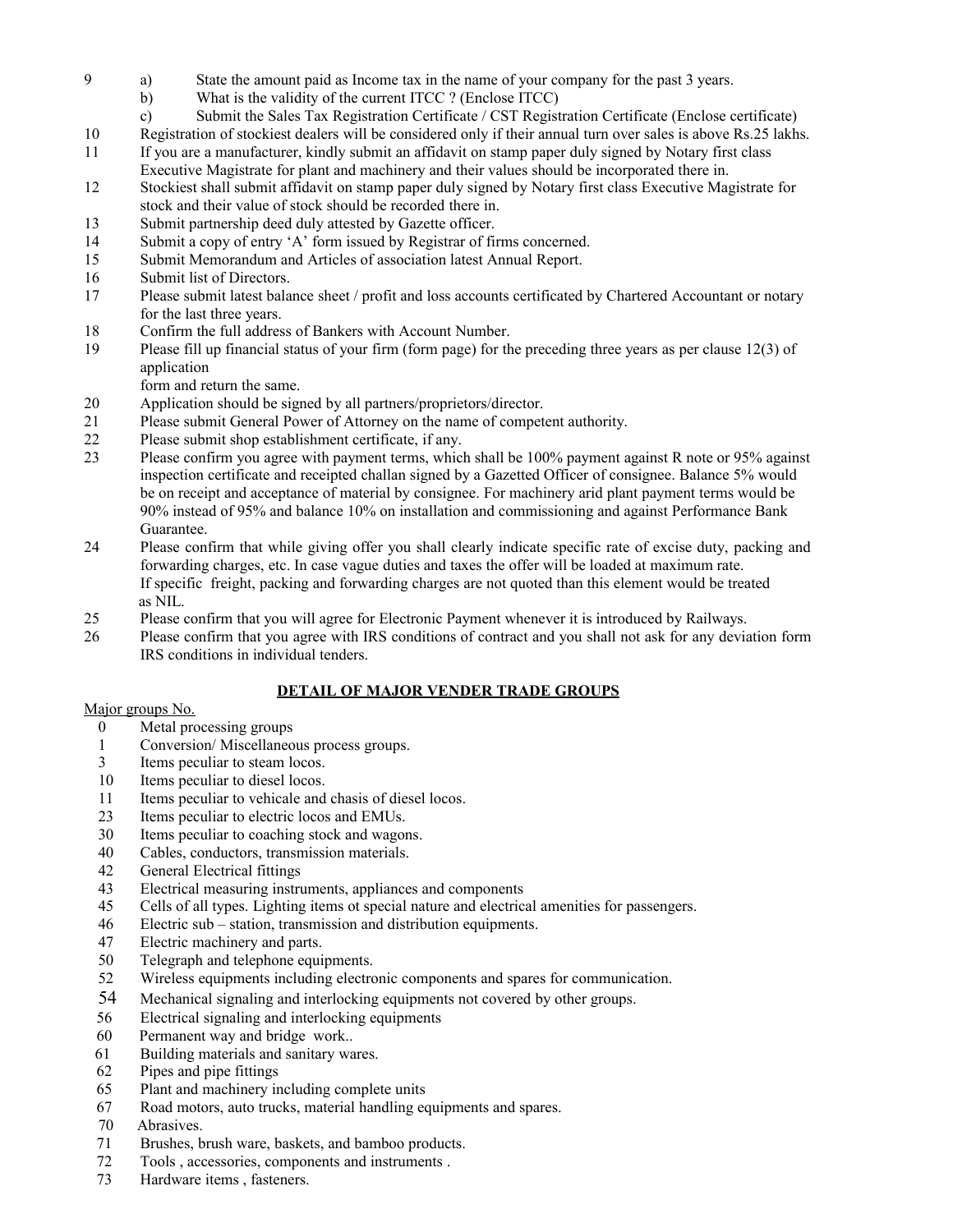- 74 Hardware( other than fasteners) , wire ropes, chains, and allied fittings, oil lamps etc.
- Rubber, leather,canvas, plastic, flooring, and kindred materials.
- Electrodes, cutting and welding accessories, electrical and oxyacetylene.
- 77 paints, varnishes, and enamels ,including painters oil .
- 78 crockery, cutlery, napery,kitchen and tableware furniture and other equipments including clocks, watches,etc
- 79 cloth, clothing and personal equipments cotton products like cord ,twine ropes and waste cotton, etc
- 80 petroleum and petroleum product.
- Acids, chemicals and chemical products (including soaps, disinfectants, insecticides and explosives) and vegetable oils
- Drugs, pharmaceuticals, hospital instruments and appliances.
- Stationary and photographic goods and equipments and laboratory equipments not covered elsewhere.
- Rafractories glass, glass substitutes, asbestos, fiber and packing materials.
- Ball and roller bearing .
- Fire fighting equipments
- Raw materials ( ferrous)
- Non ferrous metals
- Fuel other than petroleum products
- Timbers
- Scrap merchants

## **Trade**

### **Group No**. **00- Metal Processing Groups**

- 0005 Light C.I. casting (including machining) up to 50 kgs
- 0006 Medium C, I casting (including machining )up to 1000 kgs
- 0007 Heavy C.I Casting ( including maching ) beyond 1000 Kgs.
- 0008 Spherodial graphite cast iron ,including machining .
- 0009 Machinate C.I.items.
- 0010 Steel casting s with machining up to 500Kgs
- 0011 Steel casting with Machining above 500Kgs
- 0016 Malleable casting with machining
- Non-ferrous casting with machining
- Die casting
- Forgings light with machining
- Forgings medium with machining
- Forgings heavy with machining
- Drop stamping and off set forging.
- Wheels tyres, axles for rolling stock.
- Wheels ,tyres, axles for other than rolling stock.
- Gult rings
- Gears and pinions for traction motors
- Gears and pinions for other operations
- Components involving machining only
- Heavy plate work
- Heavy fabrication work special to rolling stock
- abricated components welded and riveted
- Punching and press work
- Re-rolling –rounds and flats etc.
- Springs helical and volute
- Spring laminated
- Spring of SS wire
- Manganese steel components such as liners,pins and bushes.

## **01- Conversion/ Miscellaneous Process Group**

- Refining and smelting of non-ferrous scraps into virgin metals and alloy ingots
- Heat treatment- flame, induction,case hardening /carburizing, metalizing.
- Galvanising of components- Hot Dip / electrolysis
- Anodising of components
- Chromium plating of components , hard chromium, nickel, cadmium, lead plating of components
- Non-metallic coating-Rubber lining, eposy coating, plastic coating etc.
- Cutting and shearing of steel sections including plates
- fabrication of bridge and other structures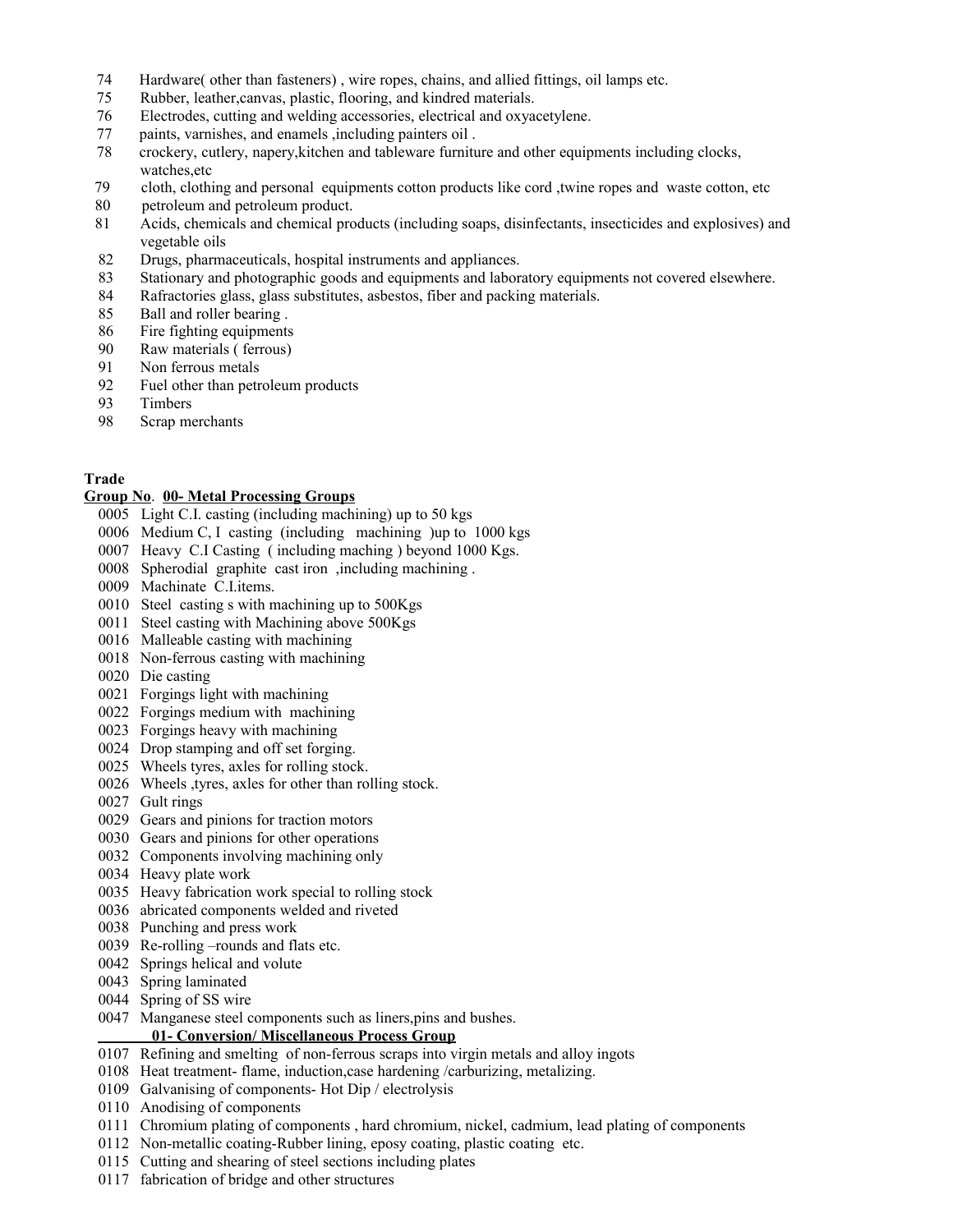- Fabrication of garments, stitching
- Printing and binding work
- Transporting of steel and other materials
- Clearance of consignments from the ports
- Automobile body building
- Automobile reoairs

### **03- Items peculiar to Steam locos**

- VDO speedometer and its spares including recording charts and flexible shafts with end
- Sending gears and parts.
- Ejectors , steam brake valve and spears .
- Injectors and spares .
- Lubricators and spares.
- Gauge glasses ,protector glass and bull:s eye ( sight feed glass).
- Presure and vaccum gauges .
- piston rod packing.
- Grease guns . nipples and cups .
- Super heater element complete or parts (Torpedo ends ).
- Thermic siphon and parts .
- Fire box including combustion chamber , tube and wrapper plates
- Asbestos mattresses, asbestos packing, etc.
- lubricators Pads.
- valves , valve, gear and their parts.
- sophisticated and high precision spares for steam locos not otherwise classified

## **10- Items Peculiar to Diesel Locos**

- Engine block and main base and generator support
- Cylinder Liners
- Pistons, Piston rings, wrist pinns
- Cylinder head/ valve lever assemblies and sub -assebmlies
- Inlet and exhaust valve , seat inserts and valve guides, poush rods, fuel pump support fulcrums, cam rollers,spring
	- seat and valve locks
- Crank/ Camshafts and extension shafts
- Exhaust Manifolds.
- Turbo super charger and spares including inlet and outer casting
- Water cooler,after cooler and lubricating oil cooler
- Bimetal and tri-metal bearings and bushing
- Shims
- fuel; injection system (imported MICO)
- Valves for lubricating oiland fuel oil system
- Governors and Governor drives including mounting and linkage
- Overspeed trip assembly and acceleration control devices
- Vibration damper, cluch plates
- Cardan shafts / propeller shafts
- Sock filters, paper filters, oilbath filters and strainers
- Water pump, lubricating oil pump, fuel pump and spares, blowers, crank cast exhausters
- Snubber valve assembly
- Air pressure control valves
- Tachometer generator assembly
- Elbows, bends and fuel oil piping
- Gasket metallic, 'O' rings and oil seals
- Sophisticated and high precision spares for diesel locos not otherwise classified

## **11- Items Peculiar to vehicle and Chassis of Diesel Locos**

- Hydraulic and hyrau-mechanical transmission and spares
- Vulcan coupling, fluid coupling and gear type coupling
- Air compressor,vaccum exhauster, expressor and spares
- Air brake and vigilance control and spares auto brake valve, independent brake valve selector valve, pilot air valve, air reservoirs
- Air compressor governor
- Radiator fan, eddy current clutch and spares
- Air home
- Sand conveyors and allied equipment
- Window wiper assembly with motor components
- Insulated metallic fittings such as end bushes terminal strips, handles ,etc.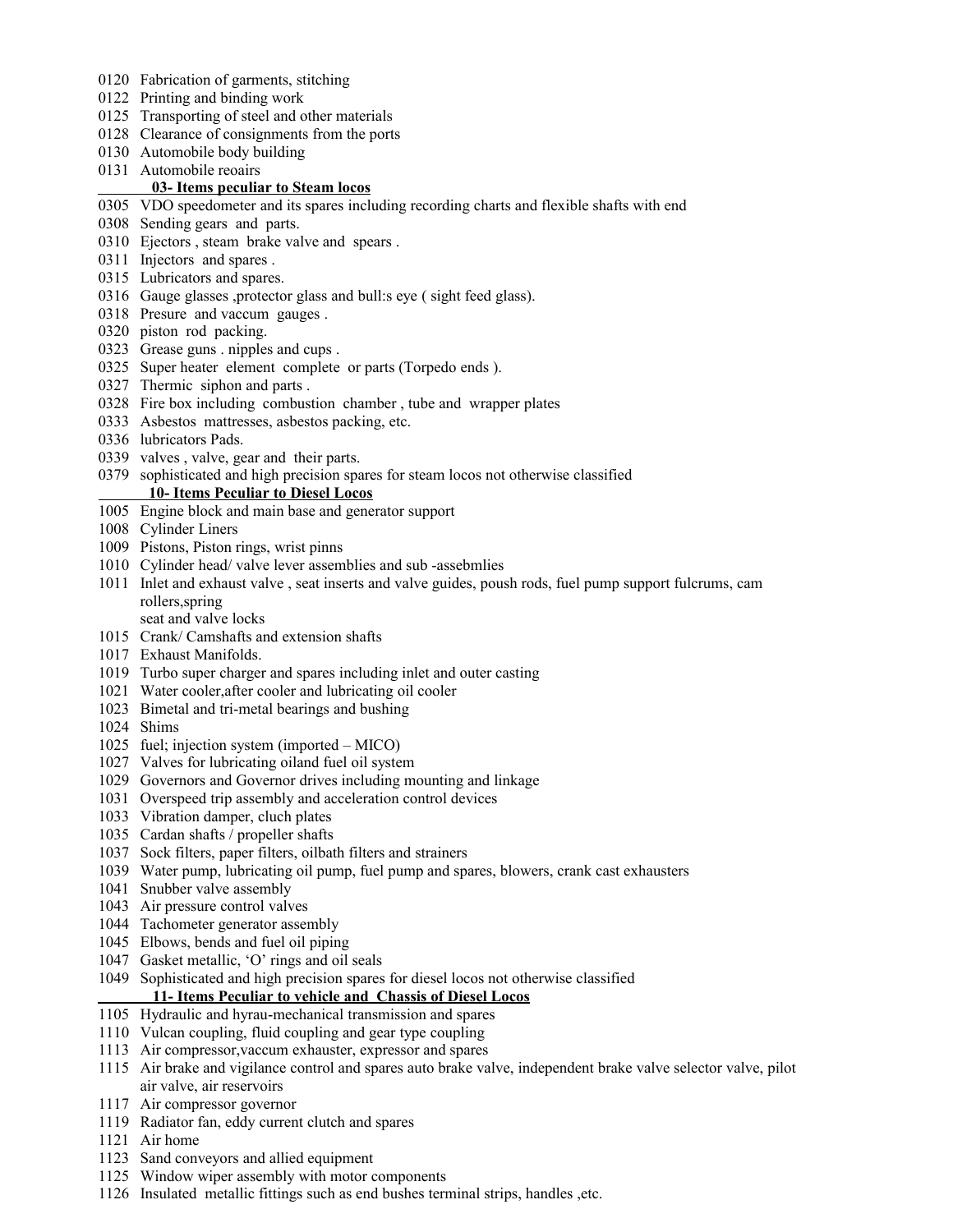- Sunvisor assembly
- sliding window and components,door latch and door lock assembly.
- Speed recorder and allied equipment
- valves- sander control, horn operating safety auto drains pressure regularizing and needle valve, fuel flow, valves check and globe valves
- Cocks Angle cock, combined cut-out cock and strainer three way cock, drain and cut out cocks. .
- Traction motor blower, air druct boot and allied assembly
- Other sophisticated and high precision spares for diesel locos not otherwise included in any of the serialized trade groups

### **23 – Items peculiar to Electric Locos and EMUs and Electrical Portion of Diesel Loco**

- Pantograph and its components
- Master controller and parts
- Dynamic and regenerative brake equipments
- Voltage regulators, 'E' type control equipments, exciation and transition control panels
- Frequency regulators
- All protective relays like circuit breakers , current balance relay , overload relay etc.
- All E.P. contractors
- Amo convertors and spares
- Shunts
- Silicon and selenium rectifiers and parts
- Resistors.
- Top changers and parts.
- Smothering reactors and rectifiers
- H.R.C.fuses (high rupture capacity)
- Certain types of T.M.S. used on W.C.M. type loco and T.A.O.659
- Static battery chargers.
- Transformers ( power a nd contol)
- Receptacles and control jumpers
- Motor alternator and motor generator sets and spare
- Sophisticated and high precision spares for electric locos and EMUs not otherwise classified **30 – Items peculiar to Coaching Stock and Wagons**.
- Centre buffer couplers, draf gear and buffer assemblies
- Shacku type couplers ( for EMUs )
- Screw coupling of all types
- Vaccum brake fittings such as cylinders D.A valves, alarm valves, release valves etc. piston rod
- Hose pipe siphon , packing and rolling rings, etc.
- Slack adjusters
- Empty load box
- Shock absorbers
- Silent blocks
- Vestiibules
- Window shutters and doors
- Roof water tanks
- Stainless steel fittings for C and W stock
- Commodes
- Axle pulleys
- Battery boxes for coaches
- Carriage door locks
- Miscellaneous coach fittings not included in other groups lavatory
- Miscellaneous coach fittings not included in other groups Exterior
- Miscellaneous coach fittings not included in other groups Interior
- E.P. / Air brake equipments and spars

## **40-Cables,Cnductors,Transmission materials**

- Cables Insulated VIR, PVC, PILC etc.
- Cables Insulated aluminum sheathed for signaling.
- Cables poly chloroprene for wiring of diesel / electric locos and EMUs
- Aluminum conductors steel reinforced
- Conductors wire bare for electrical pourposes
- Conductors copper other than wires
- Wire winding super enameled cotton covered
- Resistance , fuse wires etc.

## **41-Insulators and Insulating materials**

Sheets, Rods, blocks etc. synthetic resin bonded laminated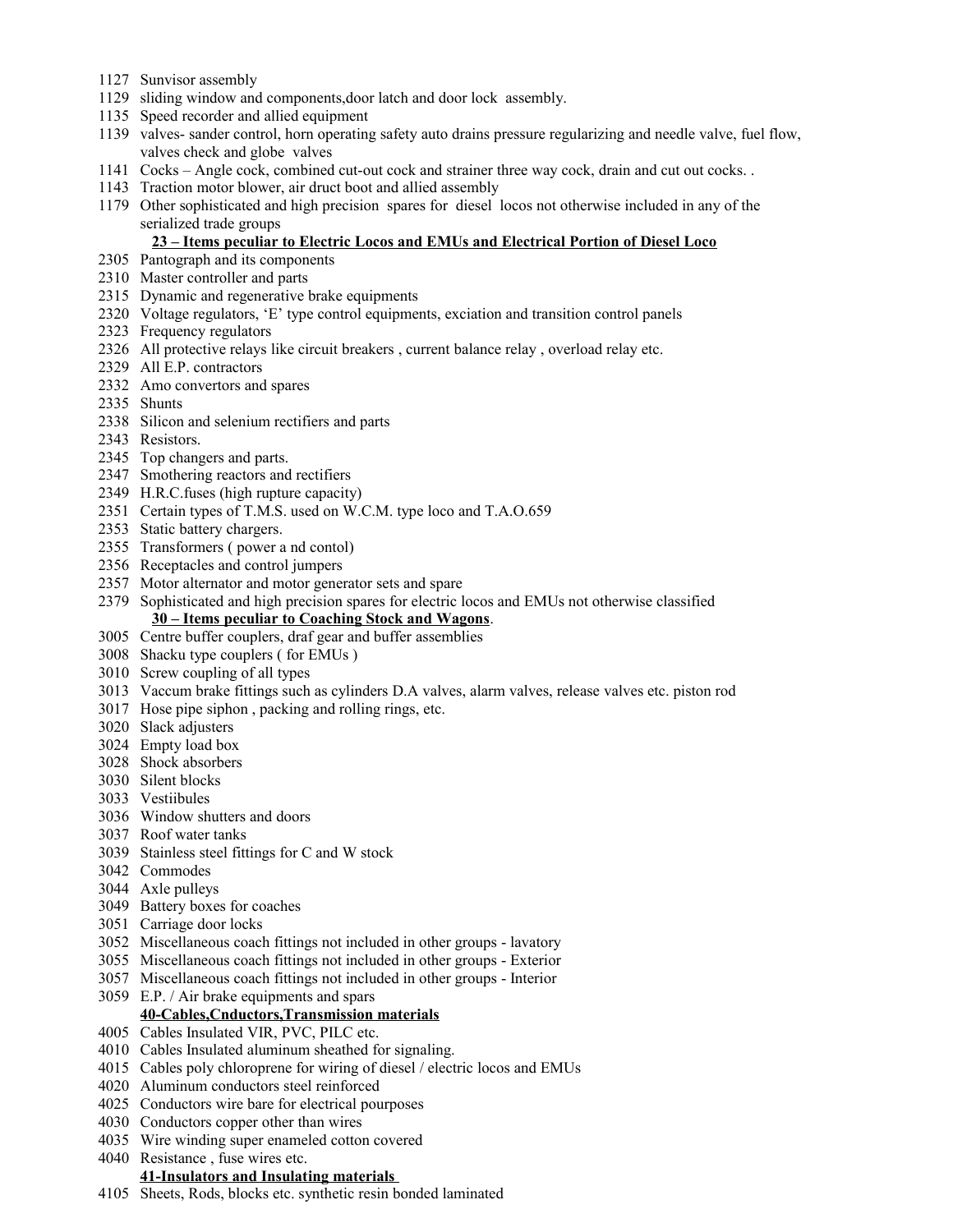- Ebonite sheets, blocks etc.
- Vulcanized fibers sheets, special resister panels, rods, blocks etc.
- All type of Insulating materials such as paper, blocks tape, cotton tape, fiber, blaswool, asbestos, ebonite, mica sleeves etc.
- Glass, mica and silicon tapes of class F, and above insulation
- Porcelain insulators for low voltage
- Porcelain insulators for high voltage
- Insulating varnishes , compounds and oils
- PTFE/ Teflon sheets and insulators
- Porcelain tubes , blocks, cleats and connectors **42- General Electrical Fittings**
- Switchgears for high voltage
- Switches of all types including switches special , rotary and toggle types, push button, low water alarm switches, temperature switches, pressure switches etc.
- Fans, home service / train service, air circulators exhaust blowers, etc. including regulators.
- Conduit pipes, flexible metallic tubes etc.
- electrical lamps of sorts and size including fluorescent lamps, mercury vapour lamps, etc.
- Electrical flood light lamps, fitting and accessories other than carriage lamp, fittings
- Neon signs
- Bowl glass, lenses of sorts.
- wire terminals, cable luge, connections and allied terminal fittings
- Code markers for cables
- Battens , casing boards wooden plugs rawl plugs etc.
- Adapters , sockets and plugs of different varieties
- Clips
- Shades and shade parts

### **43 – Electrical Measuring Instruments and Appliances and Components**

- Electrical measuring instruments voltmeters ammeters meggers potentio meters , galvanometers, ohm meters watt meters thermocouples etc.,
- Flaw detectors- Ultrasonic, magnaflux, radiography charts for recording instrument
- Appliances for ventilation air conditioners, refrigerators, air-conditioning plant and spares room heaters water heaters, water coolers and their spares
- All electrical household appliances and spares
- Torches and other appliances for lighting **45 – Cells of all type, Train lighting items of Special nature and Electrical Amenities for Passengers**
- Steam turbo generators and spares
- Engine head light equipments and spares
- Dynamo, driving gear and switchgear
- Spares for the above (4512)
- Cells dry for torches and other instruments
- Cells dry for telegraph and telephone circuits
- Cells load acid for train lighting engine starting and stationary cells
- Cells connectors
- Air-Conditioning equipments and spare parts pertaining to rolling stock only.
- Ractifiers, electrical couplers and their spare parts pertaining to rolling stock only.
- Sophisticated and high precision spares for the above (4532).
- T.L. Fittings and spares not included elsewhere.

### **46-Electric Substation, Transmission and Distributions Equipment**

- Substation and track sectioning equipments.
- 4606 Spares for substation equipments.
- 4609 Ractifiers and soares.
- 4612 Isolators and spares.
- 4615 Circuit breakers and switchgears.
- 4618 Lightning arrestors.
- 4620 All types of electrical and signaling relays
- 4625 Fabricated galvanised structures for masts.
- 4629 Overhead electric equipments for traction.
- 4633 Grooved contact wire and catenary wire for OHE.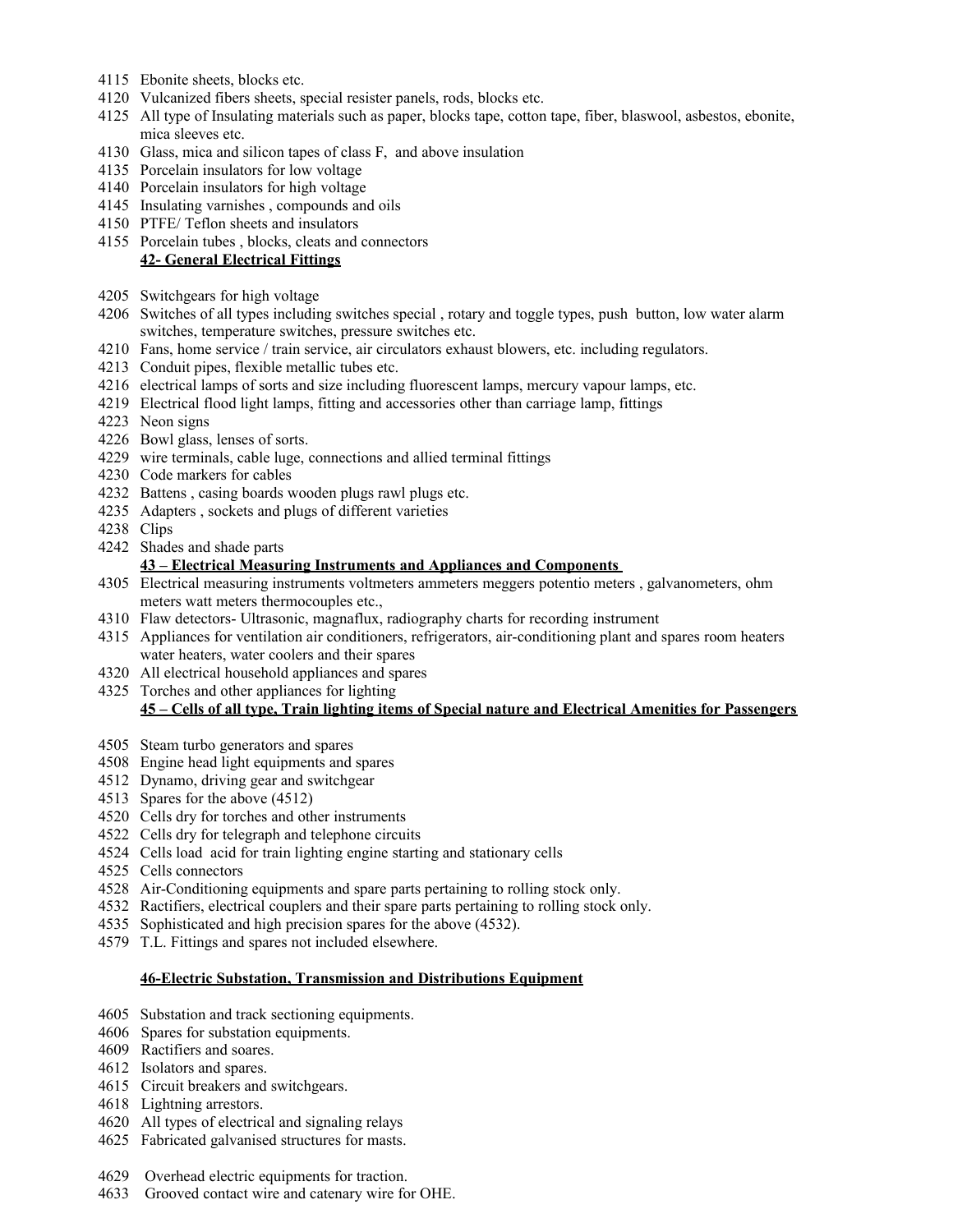- 4637 Shackles, thimbles and other straining equipments.
- 4642 Miscellaneous fittings for OHE.

## **47– Electric Machinery and Parts**

- 4705 Motor, generators starters, convertors of various types and sizes.
- 4706 Traction motors and generators and their accessories exclusive for diesel electrical AC/DC locos and Electric stock.
- 4710 Carbon brushes for traction motors and generators.
- 4712 Carbon brushes for other applications.
- 4716 Transformers of various types and sizes.
- 4720 Battery chargers and rectifiers.
- 4724 Electric control panels.
- 4728 Electroplating, Phosphating plant and equipments.
- 4732 Lifts, escalators electric and accessories.
- 4735 Electric pumping sets.
- 4738 Electric oven and furnaces.
- 4742 Electric machineries (not included elsewhere).

### **50 – Telegraph and Telephone Equipments**.

- 5005 Telegraph equipment and spares.
- 5006 Telephone equipment and spares.
- 5010 Telephone exchange and spares including traffic control equipment and spares.
- 5014 Teleprinter equipment and spares
- 5018 Loudspeakers, Microphones, amplifiers and allied equipments and spares.
- 5022 Train passing apparatus and spares.
- 5026 Bells bell pushes and buzzers.

# **52- Wireless equipments including Electronic Components and spare for Communication**

- 5205 Wireless equipment and spares
- 5210 Microwave equipments and spares
- 5215 Electronic computing equipments and calculators
- 5220 Radios and accessories
- 5225 Television sets and spares
- 5230 Tape recorders and magnetic tape and cassette
- 5279 Other sophisticated electronic equipments and spares`y`

## **54 – Mechanical Signalling and Interlocking Equipments not covered by other Groups**

- 5410 Interlocking frames, their parts and fittings, cranks compensators etc.
- 5415 Signal arm, spectacles, slips rodding, rollers etc.
- 5418 Lenses and roundels for signals.
- 5422 Barriers, lifting, gates, etc.
- 5426 Signal poles tubular and lattice.
- 5430 Signal poles (RCC).

## **56 – Electrical Signalling and interlocking Equipments.**

- 5608 Signal machines electric.
- 5613 Block instruments and spares.
- 5618 Control frames and cabin fitting, electrical circuit Controlers, reversers, signal route indicators, signals colour light multi unit type, searchlight type, etc.
- 5622 Shunt signals.
- 5679 Electrical signaling equipment and spares not otherwise classified.

# **60 – Permanent Way and Bridge Work**

- 6005 Rails.
- 6006 Crossings and switches.
- 6009 Tie bars, fish-plates and tie-plates.
- 6012 Fish-bolts, nuts, keys and fastenings.
- 6015 Steel sleepers.
- 6017 C.I. sleepers and chairs.
- 6019 R.C.C. sleepers.
- 6021 Wooden sleepers.
- 6025 Track tools exclusively used for permanent way work.
- 6029 Complete bridge girders.
- 6032 Track machines and spares.
- 6035 Dip lorry, push trolley, motor trolley complete.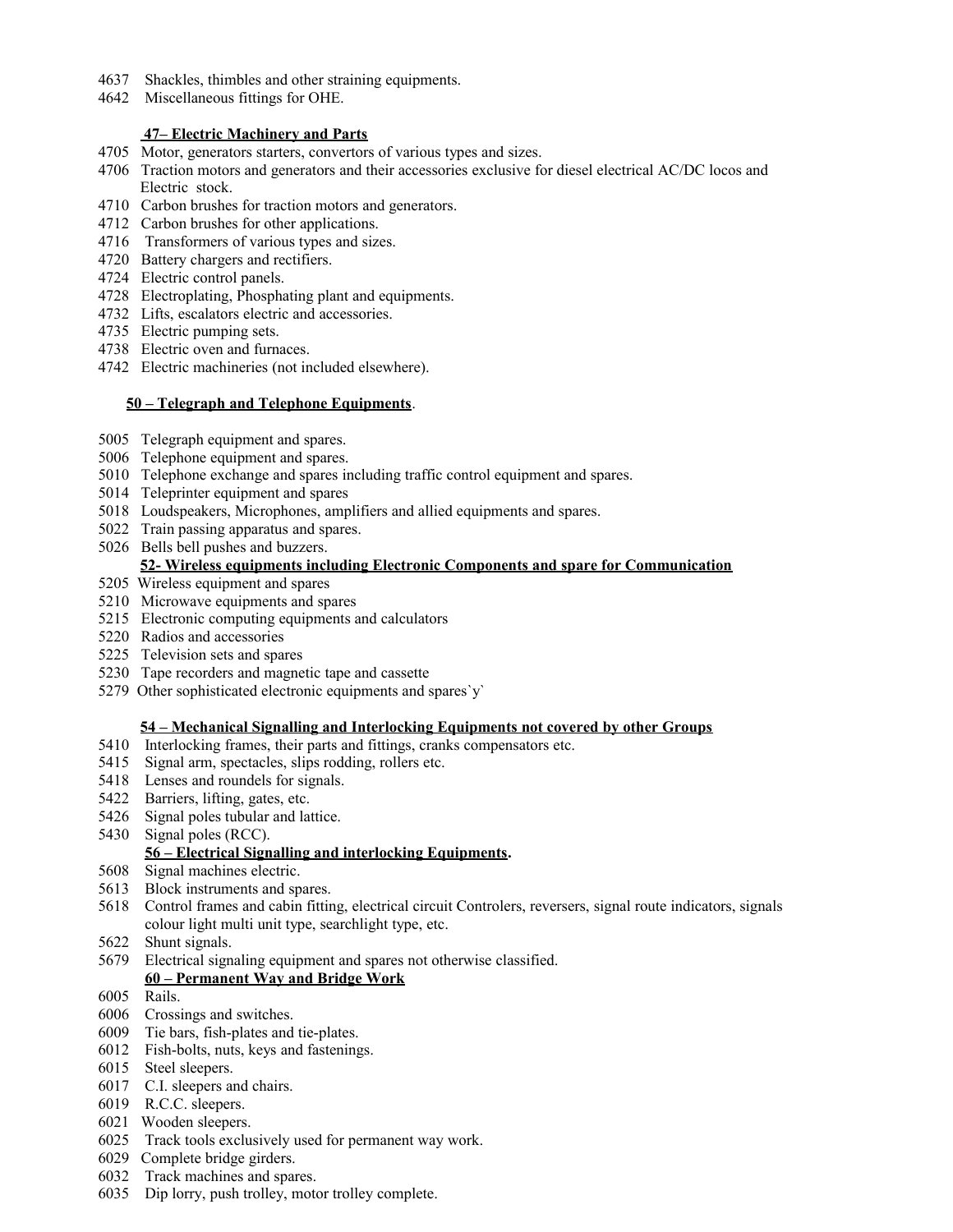- 6038 Welded wheels for trolleys.
- 6042 Hydraulic buffers at station ends.
- 6079 Sophisticated spares for track machines and equipments not otherwise classified.

# **61 – Building Materials and Sanitarywres.**

- 6105 Cement, lime, sand and bricks.
- 6108 Tiles for flooring, earthemware glazed.
- 6113 Roofing materials.
- 6116 Waterproofing compound for buildings.
- 6119 Doors and windows, metal.
- 6122 Tiles roofing and ridges.
- 6125 Water tanks, steel of sizes.
- 6126 Water tanks R.C.C.
- 6128 Tubular structures pre-fabricated.
- 6131 Collapsible steel gates, grills, rolling shutters and similar items.
- 6134 Flushing cisterns, tanks and fittings.
- 6137 Sanitary porcelain ware
- 6140 A.C. sheets asbestos, Trafford sheets, ridges, etc.
- 6142 Bitumen washers and I moet washers.
- 6145 Pans dust, pans latrine, durums, C.I.boxes.
- 6148 Water columns and fittings.
- 6151 Yard enclosing materials.
- 6154 Ladders, wooden, steel and aluminium.
- 6156 Venetian blinds.
- 6158 Stone ballast different sizes.
- 6179 Special items not listed elsewhere.
- **62- Pipes and Pipe fitting**
- 6205 C.I. pipes and fitting
- 6207 G.I. Pipes and fitting
- 6209 R.C.C. pipes and fitting
- 6211 Pipes stoneware and fitting
- 6213 Tubes britght
- 6215 Stainless steel pipes and fitting
- 6218 Copper and brass pipes
- 6221 Other alloy pipes
- 6224 Special pipings for diesel locos
- 6228 Pipes scamless and ERW
- 6231 Boiler tubes, flue tubes and element tubes
- 6235 P.V.C. pipes, flexible and rigid and Teflon pipes
- 6238 Valves and cocks of sorts and size
- 6241 Meters, flow and water

## **65 – Plant and Machinery including complete Units**

- 6503 Hydraulic presses and spares.
- 6505 Air compressors and spares not used in rolling stock.
- 6507 Pumping sets power operated and spares.
- 6508 Pumping sets power operated and spares.
- 6510 Overhead cranes and spares.
- 6512 Mobile cranes, diesel or otherwise powered and spares.
- 6514 Stationery boilers, steam cranes, tarboilers and spares.
- 6516 Road rollers, concrete mixers and other engineering plant and machines.
- 6525 Pneumatic hammers, shearing, brake press, punching, bolts and nuts forging machines, pug mill, etc.
- 6528 Machine tools powered by electricity.
- 6530 Pedestal grinders
- 6532 Weighing machines and Spares
- 6534 prime movers and spares ( diesel and oil engines and spares)
- 6540 Pneumatic tools and machines
- 6542 Earth moving equipments, bulldozer etc.
- 6544 Blasting equipments
- 6546 Pile driving equipments
- 6548 Pulley blocks, winches and other pulling and hoisting appliance
- 6550 Metal spraying equipments
- 6552 furnaces oil fired of various sizes
- 6554 Water treatment plant
- 6556 Spray painting equipments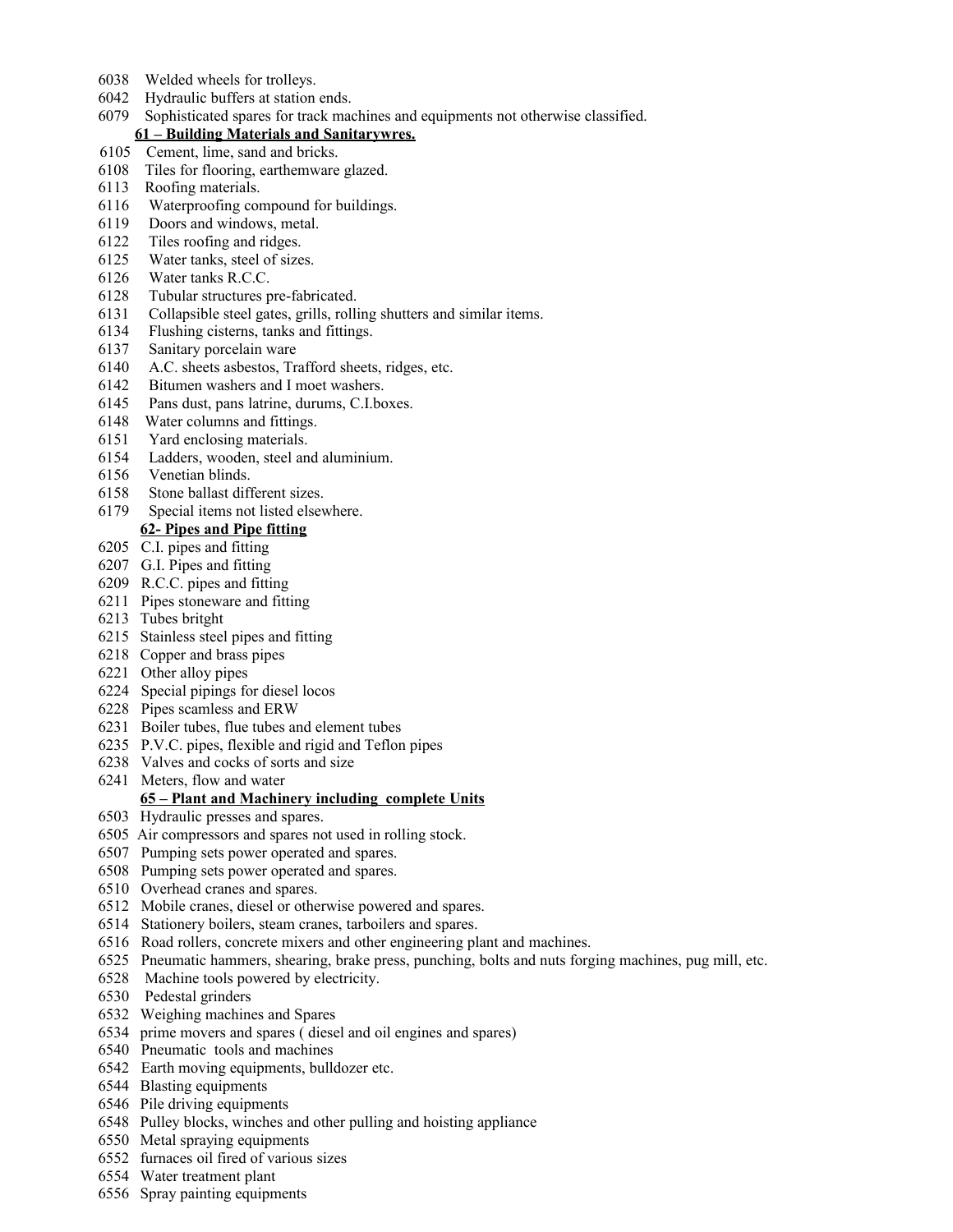- 6557 Machines ,Printing of all types spares
- 6558 Composing machines binding machines etc.
- 6559 Machinery for cloth cutting hand/power operated]
- 6579 Other machinery and plant and spares not otherwise classified

# **67- Road Motors, Auto Trucks, Material Handling Equipments and Spares**

- 6707 Complete trucks, lorries, cars or other road vehicles
- 6707 Petrol and diesel powered engines and spares for cars, trucks and lorries
- 6712 Tyres and tubes
- 6717 Lister, Jumbo auto trucks and their spares including engines
- 6719 Battery operated auto trucks and spares
- 6722 Fork lifts and spares
- 6727 Bicycles and spares
- 6732 Material handling equipment, different types and their spares
- 6735 Carts, trolleys, wheel barrows, etc, hand operated
- 6738 Lawn movers
- 6742 Jacks, hydraulic and screw
- 6748 Conveyors belt, roller chain etc.
- 6759 Automobiles spares of all sorts7005

## **70—Abrasives----\_**

- 7005 Grinding wheels of various types ,sizes and shapes
- 7010 Coated abrasives on paper /cloth
- 7015 Abrasive paste
- 7020 Abrasive powder

## **71---Brushes ,Brush ware, Baskets and Bomboo Products**.

- 7105 Brushes, painters.
- 7107 Brushes, lattering
- 7110 Brushes, wire.
- 7115 Brushes, other types.
- 7120 Brooms
- 7125 Cane, cane baskets and other cane products
- 7130 Baskets bamboo handles, lathies ladders and other articles.

# **72--- Tools, Accessories Components and Instruments**.

- 7205 Hand tools viz hammers, spanners, wrenches drifts, punches and chiesels
- 7211 Files of different sizes and varieties
- 7215 Carpenters tools
- 7218 Screw drivers, pliers of different types and sizes insulated or otherwise
- 7221 Smithy, foundry and masonry tools .
- 7224 HSS tools-Drills reamers, taps, die chasers sockets and milling cutters of different varieties and sizes.
- 7227 Handsaws of all types and sizes.
- 7230 Blades and saws of types and sizes .
- 7233 Cemented carbide tipped tools
- 7238 Pickaxes phowrahs sovels etc.
- 7243 Forges portable
- 7245 Bellows smith
- 7246 Diamond tipped tools
- 7248 Measures, weigh s and volume
- 7250 Scales weighing.
- 7252 Tapes, measuring metallic, steel.
- 7254 Handles wooden
- 7257 Instruments survey
- 7258 Measuring instruments (non-electrical)
- 7279 Special tools not covered elsewhere in this book.

# **73- Hardware items, fasteners**

- 7305 Bolts nuts rivets studs screws all types and size (ferrous)
- 7306 Bolts nuts rivets studs screws all types and sizes [galvanised iron]
- 7309 Bolts' nuts' rivets ,studs screws ,all types and sizes (cadmium ,chromium,nicket,etc plated)
- 7311 Bolts 'nuts'rivets ,studs ,screws all types and sizes (n on-ferrous)
- 7313 Bolts 'nuts 'rivets , studs ,screws all types and sizes (involving special raw materials tolerances, etc such as may be needed for Diesel/Electric locos
- 7315 Screws ,wood ,etc .of all types
- 7318 Washers of all types and sizes, ferrous and non ferrous
- 7321 Washers, circlips, etc,of spring steel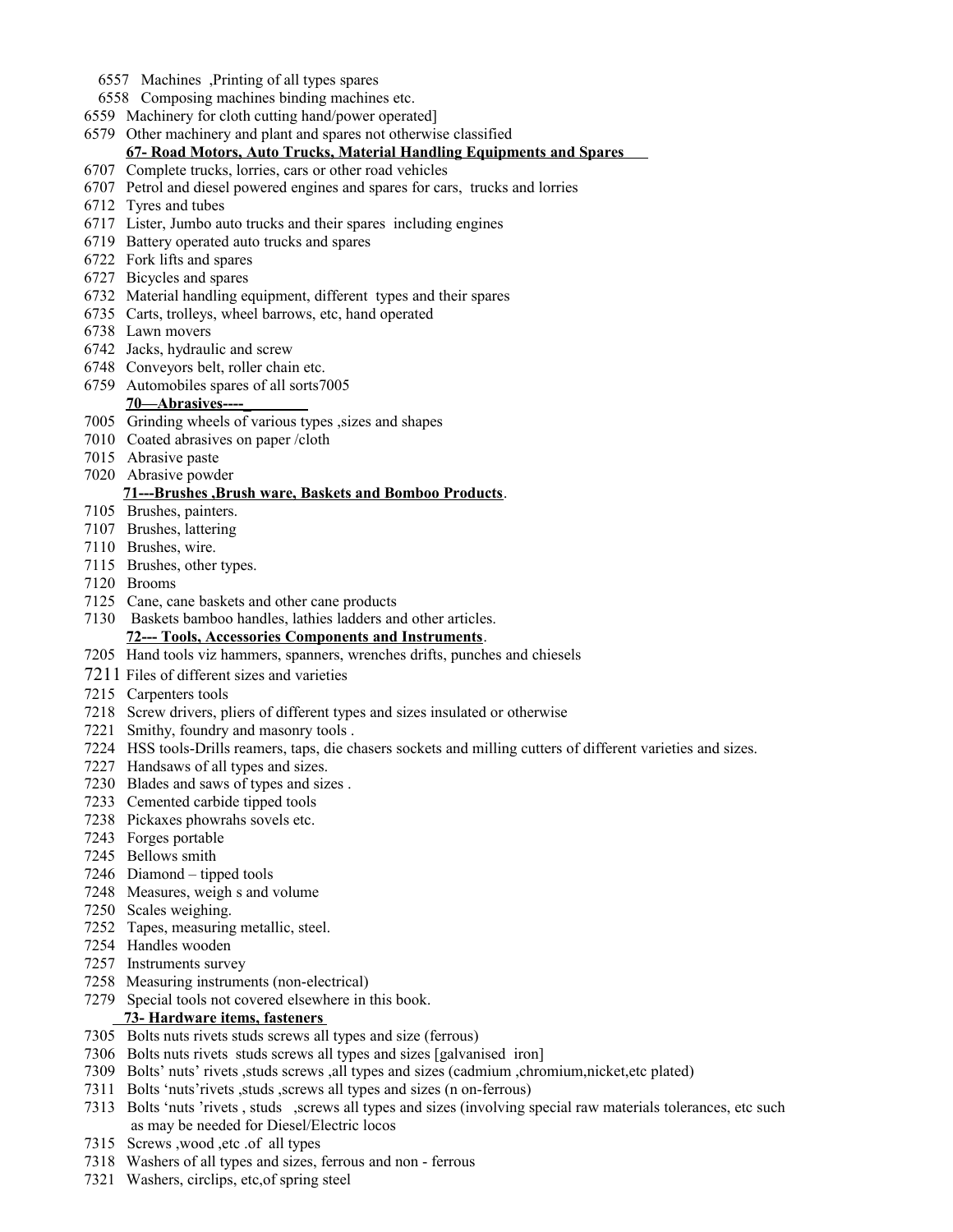- 7325 Pins- panel, cotters, split cotters, split taper, solid taper
- 7330 wire nails of all types( ferrous and non- ferrous )
- 7335 Tacks plain and covered
- 7379. Miscellaneous or special type Fasteners not otherwise classified

### **74- Hardware ( other than fasteners) wire Ropes ,Chains and Allied fittings , oil lamps etc.**

- 7405 Steel wire ropes,fitting hoisting general purposes and sinnalling
- 7408 Chains of all types and size
- 7411 Buckets, cans, and druns,tin cases feeders oil, kettles, pans pots (non- ferrous)
- 7414 Buckets, cans, and druns,tin cases feeders oil, kettles, pans pots (non- ferrous
- 7417 Buckets, cans, and druns, tin cases feeders oil, kettles, pans pots (non- metallic
- 7420 Fasteners, belt ,lacing steel for belts alligator type etc. and hose clips,
- 7424 Lamps oil and spares, lamps, blow and spares, pressure lamps stoves and spares
- 7428 Wicks for lamps, tapes for sealing , newar for cots etc.
- 7432 Glass chimneys for lamps, globes for light fittings etc.
- 7436 Builders hardware (ferrous and non- ferrous) like lower holts , latches, locks etc.
- 7440 Expended metal, wire mesh, weld mesh

## **75- Rubber, Leather , Canvas, Plastic, Flooring and Kindred Materials**

- 7505 Rubber and rubber products- Foam rubber, rubber gloves, rubber sheets, rubber tubing's
- 7510 Leather and leather goods,apron, gauntlets, washers, leather buckets, leather bellows cash bags suit cases e
- 7515 Canvas and canvas goods, including tarpaulins, apron gauntlets, raincoats, etc.
- 7520 Plastic, linoleum,rexine and other coated products
- 7525 Coir, jute, manila and other vegetable fibers and their products
- 7530 Synthetic fibers and their products including nylon ropes
- 7535 Hoses of types and sizes including rubber PVC armoured etc.
- 7538 Hoses of various sizes canvas and flax, braided woven etc
- 7541 Metallic flexible hoses
- 7544 Belts , leather of types and sizes
- 7546 Belts , canvas of sizes
- 7548 Belt, rubber and rubber impregnated of types and sizes
- 7550 Gaskets, rubber of synthetic material
- 7552 Felt and felt products
- 7554 Hessian and its products
- 7556 Special rubber and plastic components including bonded sandwiched materials, weather strips etc. exclusively required for diesel and electric locos
- 7557 Flooring composition and crystals etc. flooring tiles, sheets etc.

## **76- Electrodes, Cutting and Welding, Accessories and Electrical Oxyacetylene**

- 7605 Electrodes and fluxes ( arc welding ferrous and non- ferrous)
- 7610 Welding rods gas welding ( ferrous and Non- ferrous)
- 7615 Electrodes holders of different types and makes
- 7620 Flame cutting machines and their spares
- 7625 Welding plants, machines and their spares electrical(including welding transformers oil and air cooled)
- 7630 Welding plant, machines and their spares mechanical consisting of blow pipes , cutting nozzles, span etc.
- 7635 Butt and arc welding plants and spares
- 7640 Welders protective equipments for eyes, face ,head etc.
- 7645 Electrodes, graphite for fumaces

# **77 – Paints Varnishes and Enamels including Painters oil**

- 7704 Paints and Primer
- 7706 Paints of all verities ordinary type
- 7708 Paints of all verities enamel type
- 7709 Bituminous paints
- 7710 Paints Acid , Alkali and heat resisting
- 7712 Stove enameling paints
- 7716 Spray paints ( special qualities)
- 7719 Special paints not covered by standard specification
- 7720 Paints luminous
- 7725 Pigments of all varieties and colours
- 7728 Paint removers
- 7732 Special varnishes for insulating purposes
- 7735 French polish and varnishes for general use
- 7738 Thinners and lacquers for painting and polishing turpentine, sprit methylated etc.
- 7741 Putties, wood and metal, in wet and dry form, fillers, gums resins
- 7744 Distempers of all types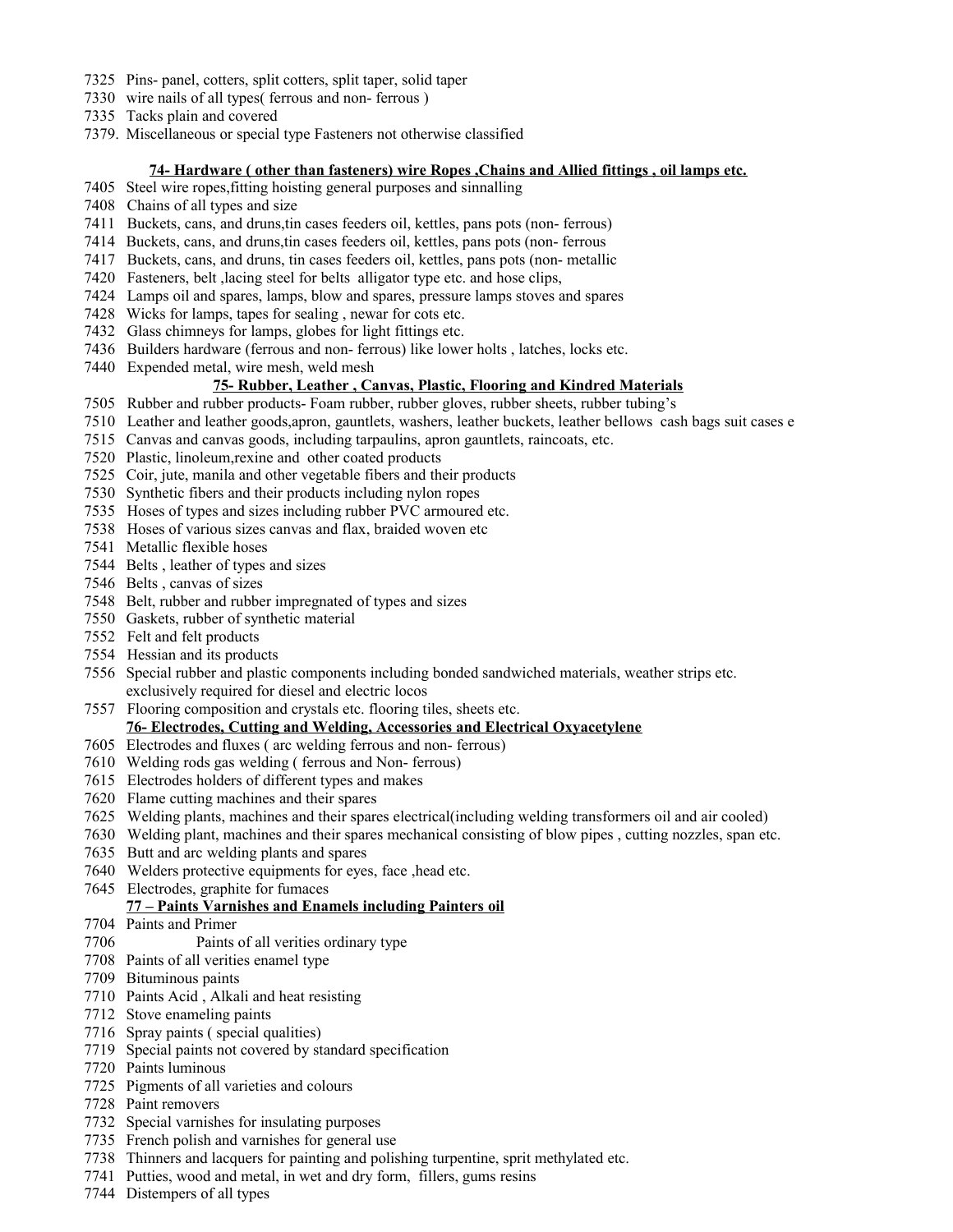# **78 – Crockery Cutlery, Napery, Kitchen and Tableware Furniture and other Equipments including Clock s, Watches etc.**

- Crockery porcelain, stainless steel , brass glass enamelware etc.
- Crockery porcelain, stainless steel , brass glass enamelware , disposable paper plastic etc
- Cutlery
- Utensils, non- ferrous , stainless steel etc.
- Canteen and kitchen equipments, cooking ranges , hearths, stoves , hand trolleys etc.
- Furniture (wooden)
- Furniture steel, including hospital furniture
- Clocks and waches for various types and sizes
- Enamelled sign boards
- Cash safes , security lockers , cash boxes
- Miscllaneous items not covered elsewhere

### **79- Cloth, Clothing and Personal Equipments and Cotton Products like Cord, Twine, Ropes and Waste Cotton etc.**

- Cloth cotton printed and plain (khadi)
- Cloth cotton other than khadi
- Cloth woollen
- Cloth other types, including synthetic
- Garments khadi
- Garments cotton, other than khadi
- Garments of all other materials including synthetic
- Garments (woollen)
- Blankets (woollen)
- Hosiery cotton and woollen
- Bed sheets, towels, table cloth napkins etc, of all types
- Mosquitoes curtains
- Mattresses and pillows (coir cotton, foam,rubber)
- Garniture items, sewing threads, different quality and colours
- Twines and cords
- Buttons, other than metallic
- Buttons metallic
- Waste cotton
- Yarn woollen
- Caps with or without hood-water proofing
- Rai coats rubberized and plastic
- Umbrella hand , garden and survey
- Carpets of all materials
- Footwear, gumboots, shoes, leather aprons etc.
- Polish, boot of all colours
- Flags, banner and buntings
- Badges metal, whisties etc.
- Badges cloth and embroidery
- Water bottles, metallic, plastic etc.
- Solar hat, felt hat and woollen caps, helmet, kullahs

# **80- Petroleum and Petroleum Products**

- Acids (Boric, hydrochloric, suphuric etc)
- Chemicals general
- Gases ( Acetylene, argon,carbon dioxide, liquid chlorine,
- Fuel oil furnance oil L.P.G.
- Ashphalt tar, bitumen products
- Prevennatives and rust removers.
- Rust preventives and rust removers.

## **81- Acids, Chemicals and Chemical Products ( Including Saops, Disnfectants and Wxplosives) and Vegetable oil**

- Acids (boric, Hydrochloric, Suphuric etc)
- Chemicals general.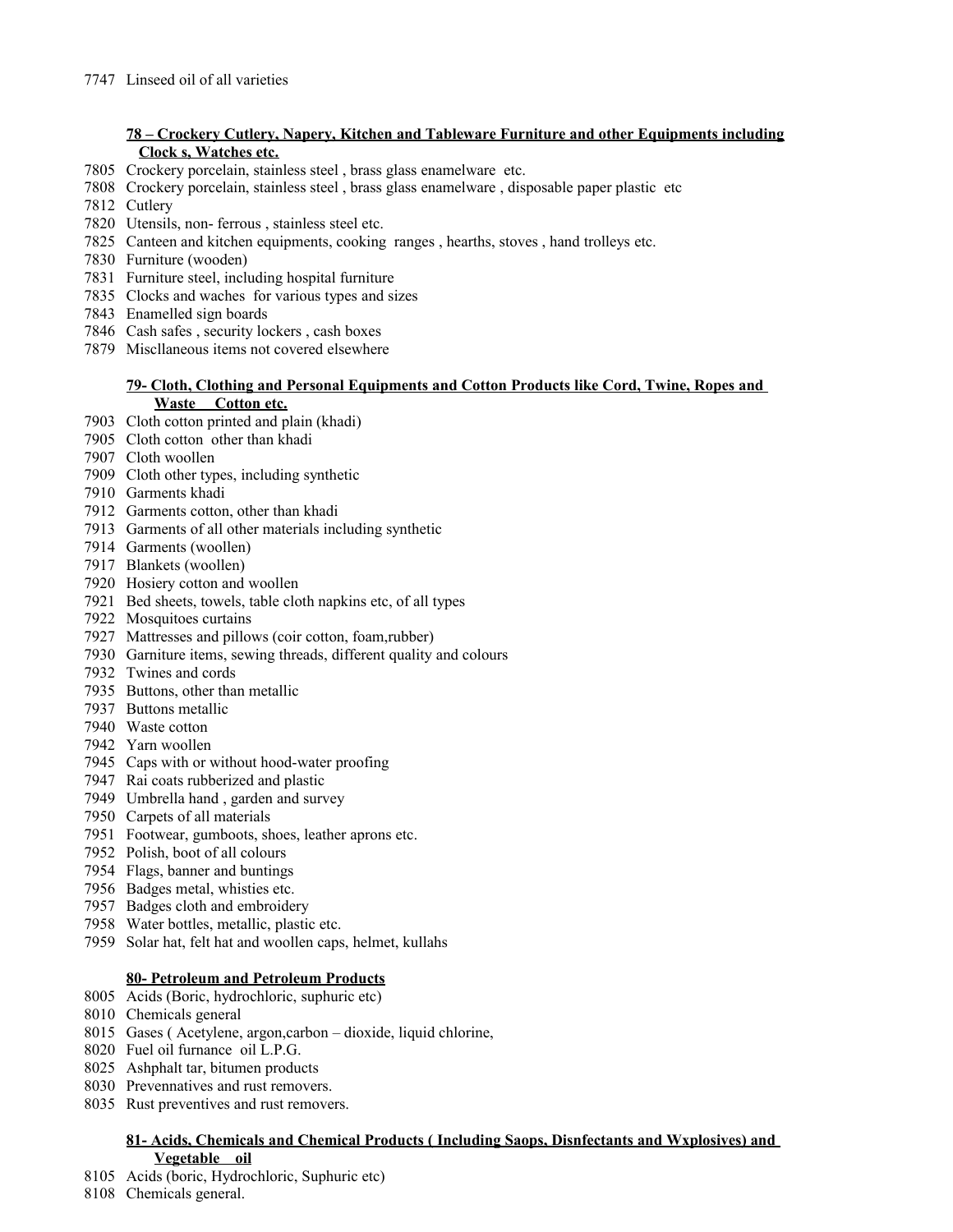- Gases ( Acetylene, argon, carbon –dioxide, liquid chlorine, oxygen, nitrogen, Freon and other refrigerants.
- Soaps and detergents, cleaning compounds
- Tallow , waxes, rosin etc.
- Disinfectants decodrants and insecticides
- Explosive items fog signals
- Vegetable oil
- Oils edible
- Chemicals for electroplating and case hardening
- Chemicals for water softening.
- Chemicals for foundry use ( other than foundry snad)
- Calcium carbide
- Naphalene.
- Metal polish in liquid paste and powder form.
- Graphite and plumbago
- Foundry sand.
- Limestone , chalk.

### **82- Drugs, Pharmaceuticals, Hospital instruments and Appliances**

- Drugs and p0harmaceuticals.
- Bandaging cloth, cotton absorbent etc.
- First-aid kit boxes.
- Medical equipments for ambulance.
- Surgical instruments and equipments.
- Hospital wares and equipments.
- X-ray plants and other special hospital machinery
- Sophisticated instruments and equipments required for hospital use not otherwise classified.

## **83- Stationary and Photographic Goods and Equipments and Laboratory Equipments not covered glaswheres elsewhere**

- Paper and cloth for tracings and drawings
- Paper ordinary writing typing carbon and other varieties.
- paper printing flat.
- paper printing in reels.
- 8311 Continuous stationery for EDP. Telex / Tele printer and punch cards, etc for computer.
- Toilet paper.
- Packing items of paper cartons, boxes kraft paper , etc.
- Paper board (paste) paper board (straw), blank foolscap etc.
- Ticket boards blank card tickets.
- Mathematical and drawing office equipments and materials instruments box drawing board, T-square set square etc.
- Binding materials gum, dextrine powder, gur, gum etc.
- Miscellaneous stationery items like eraser rubber cellotape , signature pad, sealing was, paper weight ,pins packets, pins safety paper clips jem blotting paper nipper , ticket ink violet, files folders eyelets and writing materials ,ink pen pencils, ball pens, refills
- Rubber block and stamps
- Duplicating and typewriting machines spares, etc
- Paper ammonia, ferro prussiate, etc
- Printing ink of all colours
- Photographic goods and equipments, photographic films X-ray, photographic papers chemicals.
- Laboratory and scientific equipment, glass receptacles, instruments measuring . weighing etc.
- Types for composing.

## **84- Refractories,Glass, Glass substitutes , Asbestos Fibre and Packing materials**

- Fire bricks moderate heat duty
- Fire bricks high heat duty
- Tiles refractory for electric furnace
- 8413 Fire clay and mortars
- crucibles and accessories
- Mirror of all size and types
- 8424 Glass sheets toughened and laminated
- Glass items ( other than those covered elsewhere)
- 8429 Cork sheet
- 8432 Fiberglass products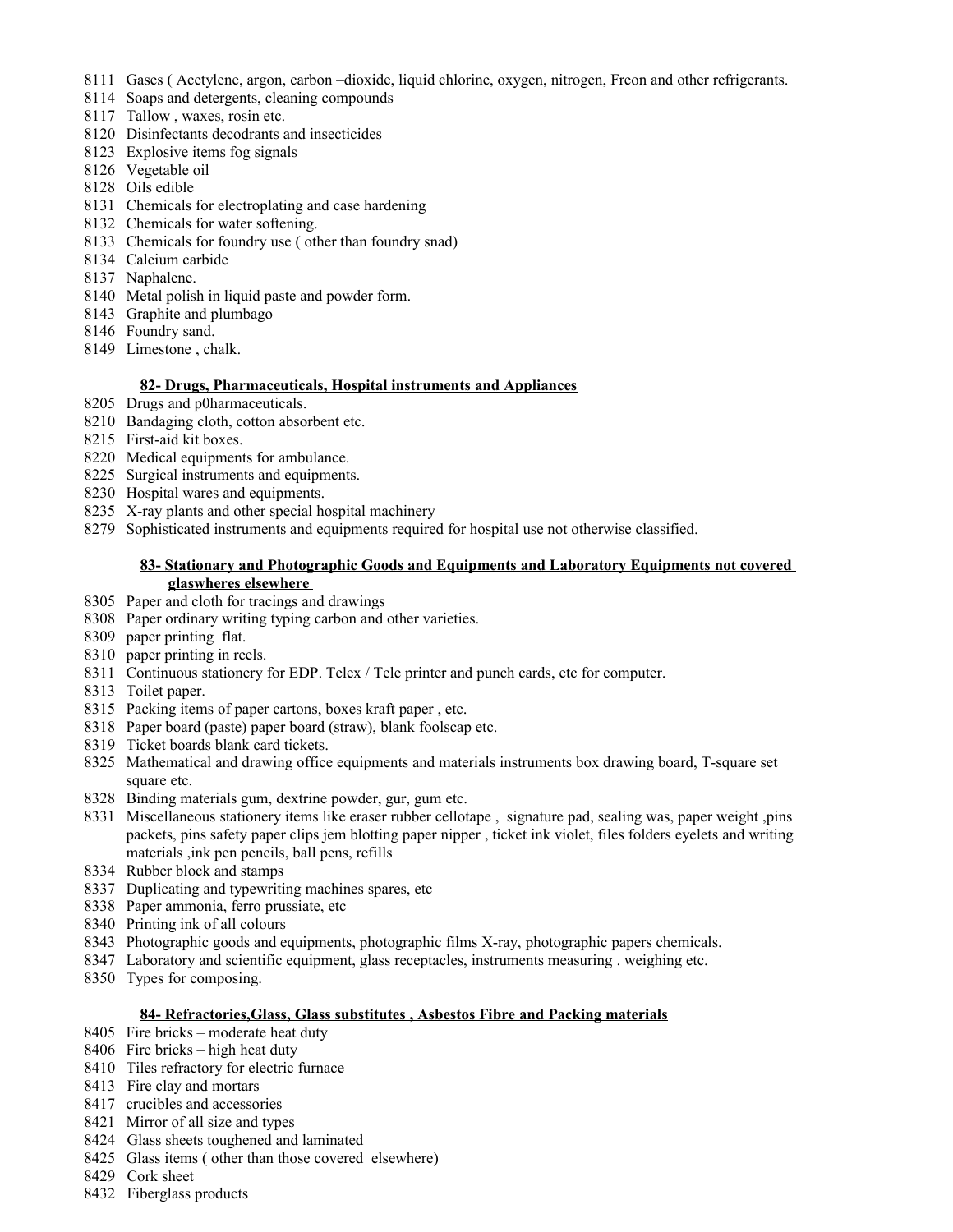- 8436 Tapes adhesive
- 8440 Adhesive araldite, rubber jointing solution , fevicol
- 8445 Jointing and Packing materials

### **`85- Ball and Roller Bearings**

- 8505 Ball bearing of all types
- 8510 Thrust ball bearing single and duble row
- 8515 Roller bearing of all types spherical self aligning cylindrical taper etc. including those needed for rolling stock
- 8520 Needle bearing
- 8525 Bearing husing , and roller steel for bearing
- 8579 Special bearing not otherwise classified

### **86- Fire- Fighting Equipments**

- 8605 P ortable fire exiguishers of all types ,
- 8610 Refills for fire exingushers.
- 8 615 Fire-fighting equipments complete equipped with pumps hoses and nozzies.
- 8616 Spares for the above.
- 8620 Fire boses and copling s.
- 8625 Fire –fighting buckets (sand and water)
- 8630 Hydrants , fire.
- 8635 Sirens

### **90- Raw materials (Ferrous**)

- 9005 Pig Iron of all grades
- 9007 Ferrous for melting
- 9009 M.S. channels I. Beams, Angales Tees
- 9011 M.S. section ( Flats, round bars torsteel ,squares, hexagonal etc.)
- 9013 M.S. plates and sheets
- 9015 Tin plate, strips,hoops and sheets
- 9017 Spring steel wires
- 9019 Spring steel rounds, volute section and flats
- 9021 Tools steel ( die block flats steel H.S.S. etc.
- 9023 Stainless steel sheets and sectins
- 9025 Ferrous alloys
- 9027 Blooms, slabs, billets
- 9029 Special steel section
- 9031 steel plates and sheets other than mild steel
- 9033 M.S. wire of all gauges
- 9035 High tensile wires and rods
- 9040 Steel shots grits and balls

### **91- Non Ferrous Metals**

- 9105 Non ferrous virgin ingots for melting
- 9107 Non ferrous alloy ingots for melting
- 9111 Non ferrous scrap for melting
- 9113 Non ferrous section
- 9117 Non ferrous bars, flats, squares, rounds,hexagonal, tubes, pipes etc.
- 9119 Extrusions aluminium
- 9122 Non ferrous sheets, pipes and wires
- 9125 Non ferrous suitable for springs (phosphor, copper etc,)
- 9128 Lead seals
- 9131 Lead Wool
- 9135 Precious metals like silver, nickel etc.
- 9179 Special Non ferrous items not listed elsewhere